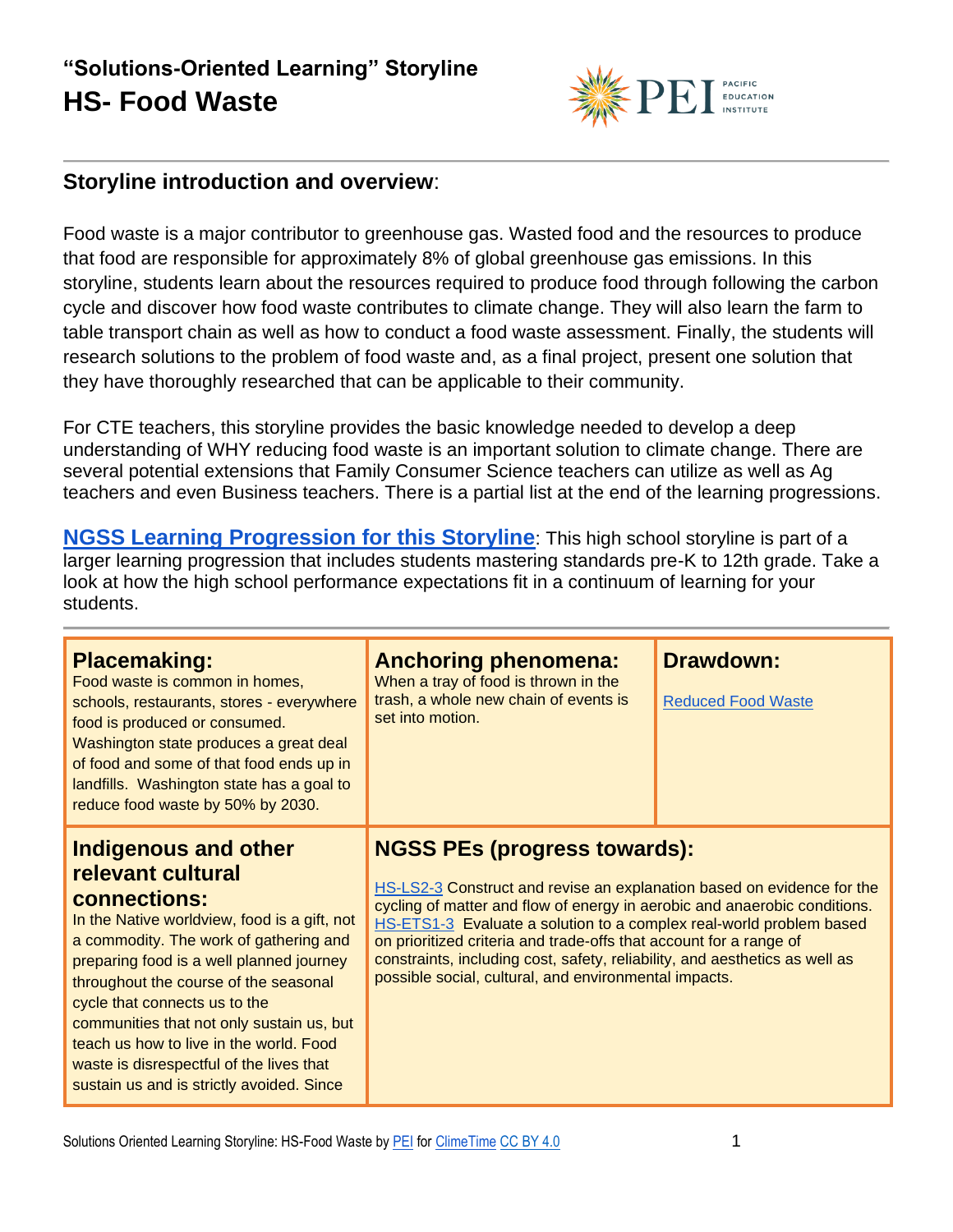

time immemorial, our local foods, our First Foods, have been well-managed using defined and practiced management rules.

### **NGSS PEs:**

[HS-LS2-3](https://www.nextgenscience.org/sites/default/files/evidence_statement/black_white/HS-LS2-3%20Evidence%20Statements%20June%202015%20asterisks.pdf) Construct and revise an explanation based on evidence for the cycling of matter and flow of energy in aerobic and anaerobic conditions.

[HS-ETS1-3](https://www.nextgenscience.org/sites/default/files/evidence_statement/black_white/HS-ETS1-3%20Evidence%20Statements%20June%202015%20asterisks.pdf) Evaluate a solution to a complex real-world problem based on prioritized criteria and trade-offs that account for a range of constraints, including cost, safety, reliability, and aesthetics as well as possible social, cultural, and environmental impacts.

| Science & Engineering Practice (SEP)                                                                                                                                                                                                                                                                                                                                                                                                                                                                                                                                                                                                                                                                                                                         | Disciplinary Core Idea (DCI)                                                                                                                                                                                         | <b>Cross Cutting Concept (CCC)</b>                                                                                                                                                                                                                                                                                                                                                               |
|--------------------------------------------------------------------------------------------------------------------------------------------------------------------------------------------------------------------------------------------------------------------------------------------------------------------------------------------------------------------------------------------------------------------------------------------------------------------------------------------------------------------------------------------------------------------------------------------------------------------------------------------------------------------------------------------------------------------------------------------------------------|----------------------------------------------------------------------------------------------------------------------------------------------------------------------------------------------------------------------|--------------------------------------------------------------------------------------------------------------------------------------------------------------------------------------------------------------------------------------------------------------------------------------------------------------------------------------------------------------------------------------------------|
| <b>Constructing Explanations and Designing</b><br><b>Solutions</b><br>Constructing explanations and designing<br>solutions in 9-12 builds on K-8 experiences and<br>progresses to explanations and designs that are<br>supported by multiple and independent student-<br>generated sources of evidence consistent with<br>scientific ideas, principles, and theories.<br>Construct and revise an explanation based on<br>valid and reliable evidence obtained from a<br>variety of sources (including students' own<br>investigations, models, theories, simulations, and<br>peer review) and the assumption that theories<br>and laws that describe the natural world operate<br>today as they did in the past and will continue to<br>do so in the future. | <b>LS2.B: Cycles of Matter and Energy Transfer in</b><br>Ecosystems Photosynthesis and cellular respiration<br>(including anaerobic processes) provide most of the<br>energy for life processes.                     | Energy and Matter Energy drives the cycling of<br>matter within and between systems.                                                                                                                                                                                                                                                                                                             |
| <b>Constructing Explanations and Designing</b><br><b>Solutions</b><br>Constructing explanations and designing<br>solutions in 9-12 builds on K-8 experiences and<br>progresses to explanations and designs that are<br>supported by multiple and independent student-<br>generated sources of evidence consistent with<br>scientific ideas, principles and theories. Evaluate<br>a solution to a complex real world problem, based<br>on scientific knowledge, student-generated<br>sources of evidence, prioritized criteria, and<br>tradeoff considerations.                                                                                                                                                                                               | ETS1.B When evaluating solutions it is important to<br>take into account a range of constraints including cost,<br>safety, reliability and aesthetics and to consider social,<br>cultural and environmental impacts. | <b>Connections to Engineering, Technology, and</b><br>Applications of Science Influence of Science,<br><b>Engineering, and Technology on Society and</b><br>the Natural World<br>New technologies can have deep impacts on<br>society and the environment, including some that<br>were not anticipated. Analysis of costs and<br>benefits is a critical aspect of decisions about<br>technology. |

### **Learning Sessions**

**Learning Materials List:**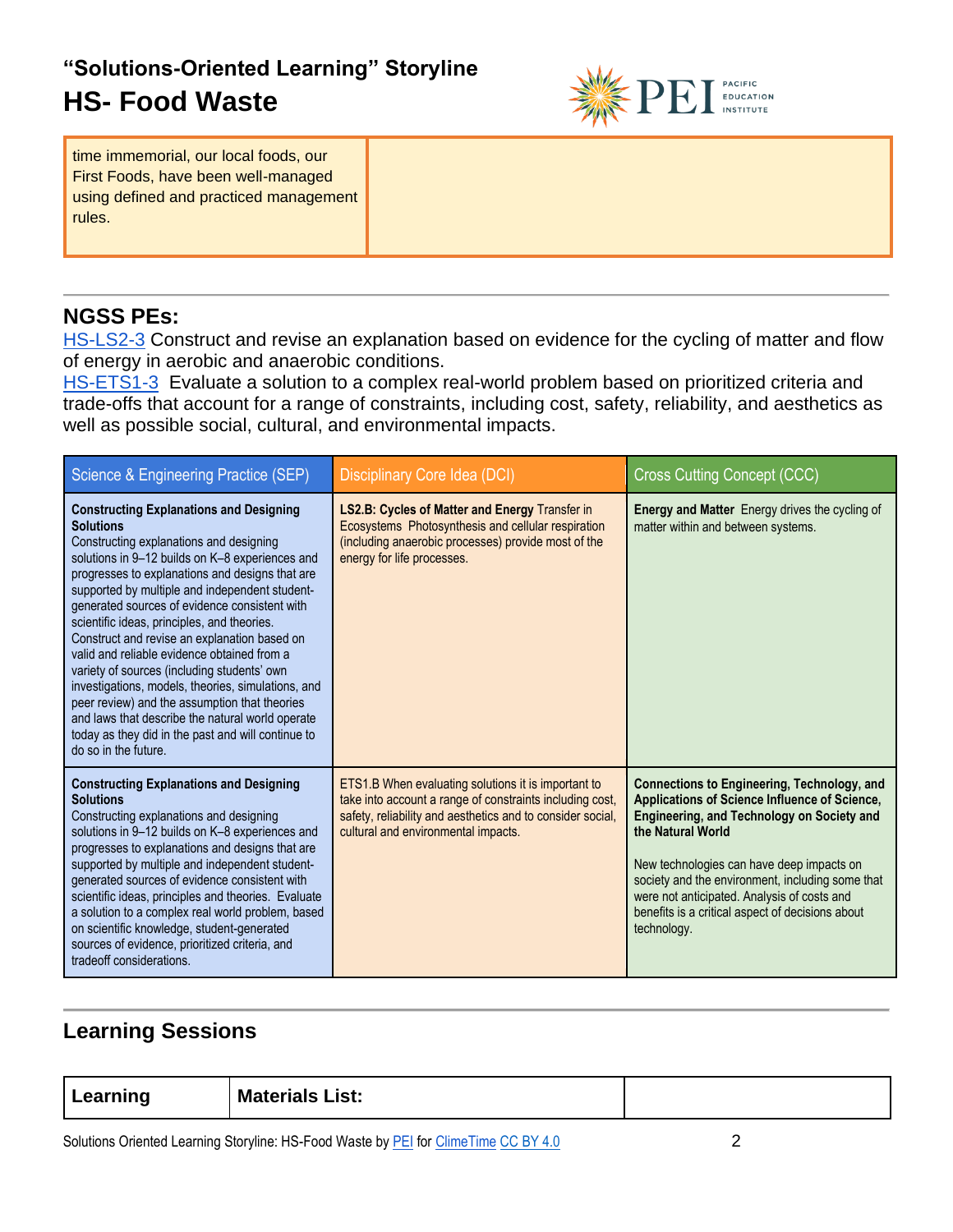

| <b>Session:</b> |                                                                                                                                                                        |  |
|-----------------|------------------------------------------------------------------------------------------------------------------------------------------------------------------------|--|
| l 4.<br>l 6     | Plastic 1 liter bottles (3 bottles/student group), Food waste<br><b>Bromothymol Blue Indicator</b><br>Plastic buckets (at least 4), tarp, luggage scale for food audit |  |

| 1. | <b>Grounding Native Ways of Knowing</b>                                                                                                                                                                                                                                                                  | Estimated time:<br>50 minutes |
|----|----------------------------------------------------------------------------------------------------------------------------------------------------------------------------------------------------------------------------------------------------------------------------------------------------------|-------------------------------|
|    | 1. Show the video "Reclaiming the Honorable Harvest: Robin Kimmerer at TEDxSitka".<br>As an introduction to the issue of food waste, students learn about indigenous ways of<br>looking at food. The speaker, Robin Kimmerer, is a botanist, a writer, and a member<br>of the Citizen Potawatomi Nation. |                               |
|    | <b>Discussion questions:</b>                                                                                                                                                                                                                                                                             |                               |
|    | What do you think of the 'one bowl, one spoon' concept?<br>What do you think about the teachings of the 'Honorable Harvest':<br>• take only what you need and no more • use everything that you take<br>$\bullet$ minimize harm<br>$\bullet$ be grateful                                                 | • share what you've taken     |
|    | Do your ideas of the 'Honorable Harvest' change when you add 'Reciprocate the Gift?' What<br>does this mean?                                                                                                                                                                                             |                               |
|    | How did the teaching of the 'Honorable Harvest' change the way you look at food?                                                                                                                                                                                                                         |                               |

| 2. | Examine phenomena: When a tray of food is thrown in<br>the trash, a whole new chain of events is set into<br>motion.                                                                                                                                       | Estimated time:<br>20 minutes |
|----|------------------------------------------------------------------------------------------------------------------------------------------------------------------------------------------------------------------------------------------------------------|-------------------------------|
|    | Image of a tray of food in the trash: Lead a discussion: What had to happen to get the food<br>to the cafeteria? What happens to that food after it is thrown out? Record answers from the<br>class and store away to revisit at the end of the storyline. |                               |

| 3. | <b>Pre-Assessment:</b>                 | Estimated time:<br>30 minutes |
|----|----------------------------------------|-------------------------------|
|    | <b>Pre Assessment</b><br><b>Rubric</b> |                               |

|  | 4.   Guiding question: What is Food Waste? | <b>Estimated time:</b> |
|--|--------------------------------------------|------------------------|
|--|--------------------------------------------|------------------------|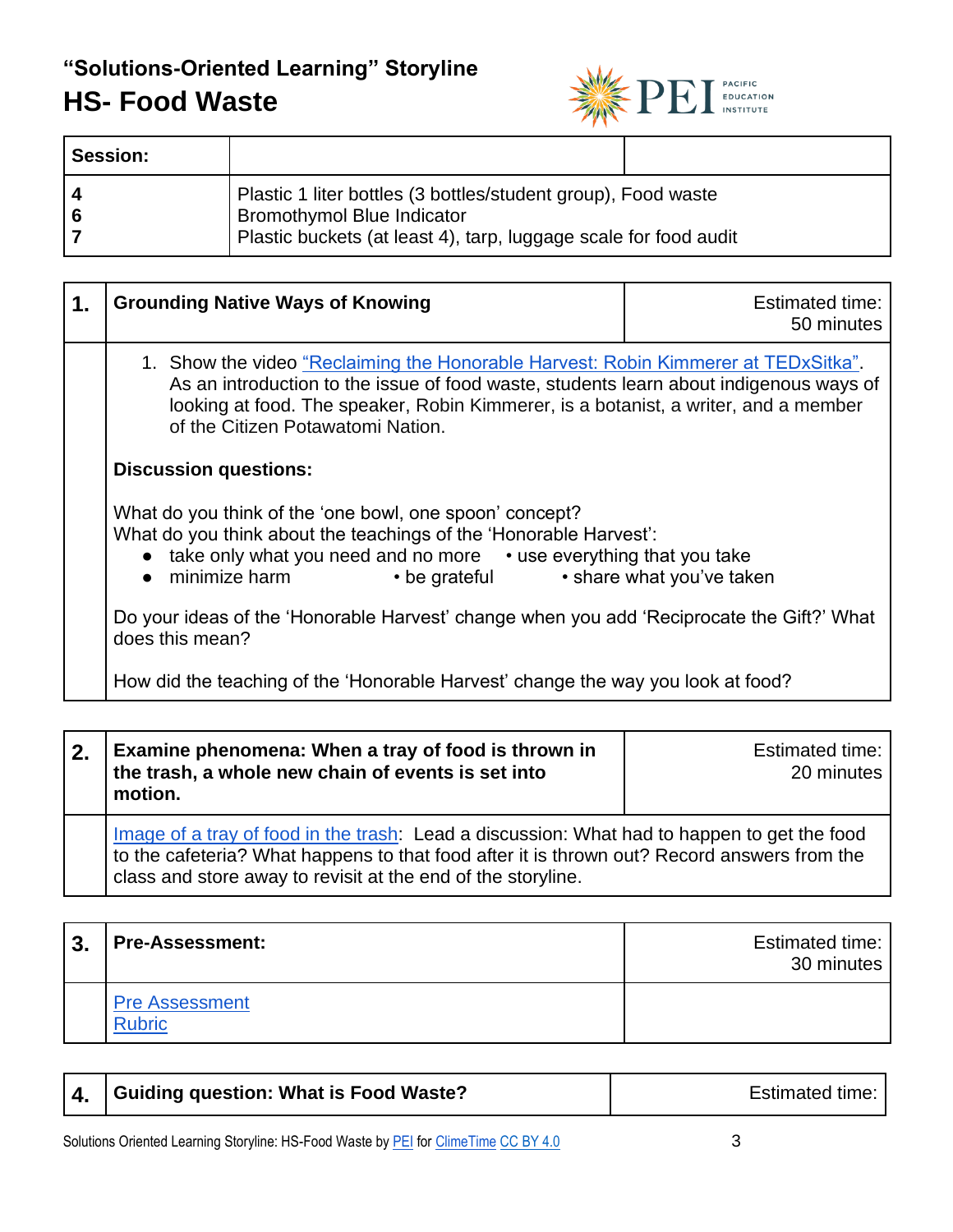

Three 50 minute periods

1. [Composting in the Classroom.](http://cwmi.css.cornell.edu/compostingintheclassroom.pdf) Students in groups will build a decomposition column out of plastic liter bottles and observe aerobic respiration during decomposition modeling composting. At the same time, use the protocol in [Digest Your Food!](https://www.teachengineering.org/activities/view/usf_biorecycling_lesson01_activity1) to build anaerobic digesters to model the decomposition in a landfill. Teachers can choose to use this lesson as an experiment or to simplify so that all student groups build a digester with the same variables. To obtain good data at least a month is required, so it is a good idea to start the columns at the beginning of this unit. Building these columns could also be used as an alternative anchoring phenomena. Students set up an observation schedule that includes written observations and a photo of each model. Over the course of the month, each student group creates a time lapse video of the column including their observations (what did they see and smell). These observations will be used in a final project. 2. **Show** [Food Waste video.](https://www.youtube.com/watch?v=6RlxySFrkIM&t=330s) ( 9:22 minutes) This is a good intro to food waste with some important statistics about food waste in the U.S. Prior to showing the video, display the following questions to be discussed after the video (many of the questions are addressed in the video) ● What is food waste? • How much food is wasted? ● What resources are required to produce food? ● What greenhouse gases are produced through food waste? ● What are some solutions the video covers? In a class discussion, answer the questions using information from the video. These questions will frame the storyline. 3. Use [Exploring our Food System](http://www.foodspanlearning.org/_pdf/lesson-plan/unit1/lessona-food-system-lessonplan.pdf) lesson to introduce (or review) the Food Supply Chain. If this lesson has already been introduced to your students in MS, then use only the Warm -up, the Info-graph, and the John Muir Quote activity. Then use the Washington Apple supply chain activity for a formative assessment. If your students are new to food waste, use the lesson in its entirety.

| Guiding question: What Are we really wasting? What<br>resources are required to produce food and to get the<br>food from farm to table? | Estimated time:  <br>Two 50 minute periods |
|-----------------------------------------------------------------------------------------------------------------------------------------|--------------------------------------------|
|                                                                                                                                         |                                            |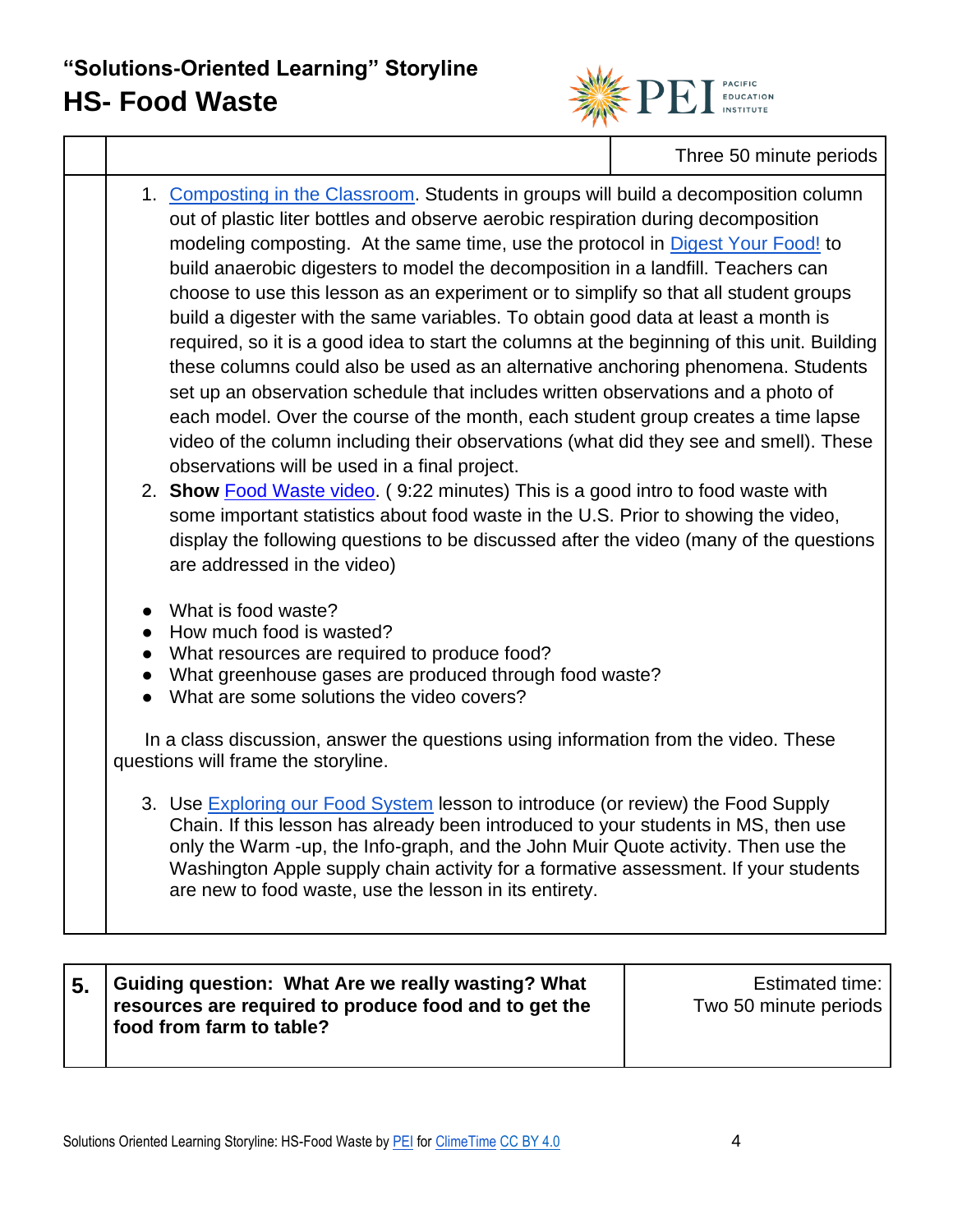

**\*This is an excellent time to step out of this storyline and introduce your food chemistry unit.**

- 1. Ask students to consider the question, "When we waste food, what are all the things being wasted?" Give them a few minutes to jot down their ideas (labor, water, energy, transportation costs, etc.). In pairs, students organize their ideas according to what contributes most to greenhouse gases? Are there resources that can't be counted effectively?
- 2. Create a flow chart of all the steps in food production. Using a crop(s) that is locally relevant, have students list all the steps. Here is a guideline: growing  $\rightarrow$  harvesting  $\rightarrow$ transporting  $\rightarrow$  storing (in a store)  $\rightarrow$  consuming  $\rightarrow$  disposal. At each step, students research the resources required. This work will be used at the end of the unit.
- 3. Using the Carbon Cycle and the role of photosynthesis/respiration (including soil respiration as well as human respiration), students draw a flow chart of carbon from the atmosphere to food consumption. This flowchart will be used at the end of the unit. Use [Ecological Cycles Carbon Cycle Photosynthesis & Respiration.pptx](https://www.reacchpna.org/sites/default/files/Unit%205%20Ecological%20Cycles%20Carbon%20Cycle%20Photosynthesis%20%26%20Respiration.pptx) and [Dead](https://www.youtube.com/watch?v=KI7u_pcfAQE)  [stuff: The secret ingredient in our food chain](https://www.youtube.com/watch?v=KI7u_pcfAQE) as resources.
- 4. Show an image of [The Methane Cycle](https://www.britannica.com/science/methane) to show how landfills produce methane. Students will draw the methane cycle on the back of the carbon flowchart.

| 6. | change? | Guiding question: What happens to food after the<br>"table?" How does food waste contribute to climate                                                                                                                                                                                                                                                                                                                                                                                                                                                                                                                                                                                           | Estimated time:<br>Three 50 minute periods |
|----|---------|--------------------------------------------------------------------------------------------------------------------------------------------------------------------------------------------------------------------------------------------------------------------------------------------------------------------------------------------------------------------------------------------------------------------------------------------------------------------------------------------------------------------------------------------------------------------------------------------------------------------------------------------------------------------------------------------------|--------------------------------------------|
|    |         | 1. There are four phases to food decomposition in a landfill. During the first phase of<br>decomposition, aerobic bacteria—bacteria that live only in the presence of oxygen—<br>consume oxygen while breaking down the long molecular chains of complex<br>carbohydrates, proteins, and lipids that comprise organic waste. The primary<br>byproduct of this process is carbon dioxide. The second phase begins when the<br>oxygen runs out in the landfill. Carbon dioxide and hydrogen are then available in the<br>environment for the anaerobic bacteria that generate methane. The chemical equation<br>for the production of methane by bacteria is:<br>$CO2(g) + 4H2(g)$ $CH4(g) + 2H2O$ |                                            |
|    |         | 2. Use The Four Phases of Bacterial Decomposition of Landfill Waste for more in-depth<br>information.                                                                                                                                                                                                                                                                                                                                                                                                                                                                                                                                                                                            |                                            |
|    |         | 3. Introduce the terms "aerobic cellular respiration and anaerobic cellular respiration"<br>using the graphic below.                                                                                                                                                                                                                                                                                                                                                                                                                                                                                                                                                                             |                                            |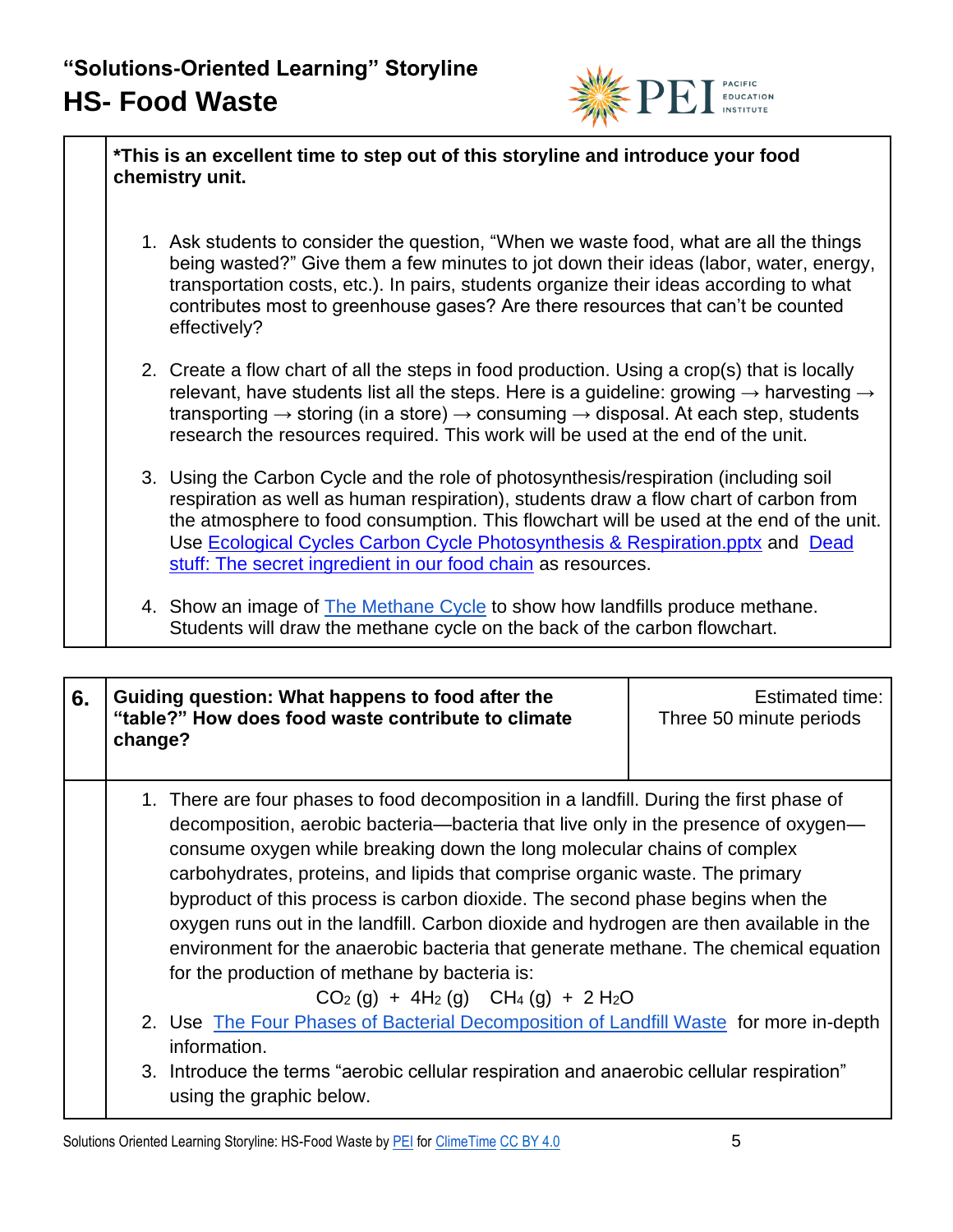

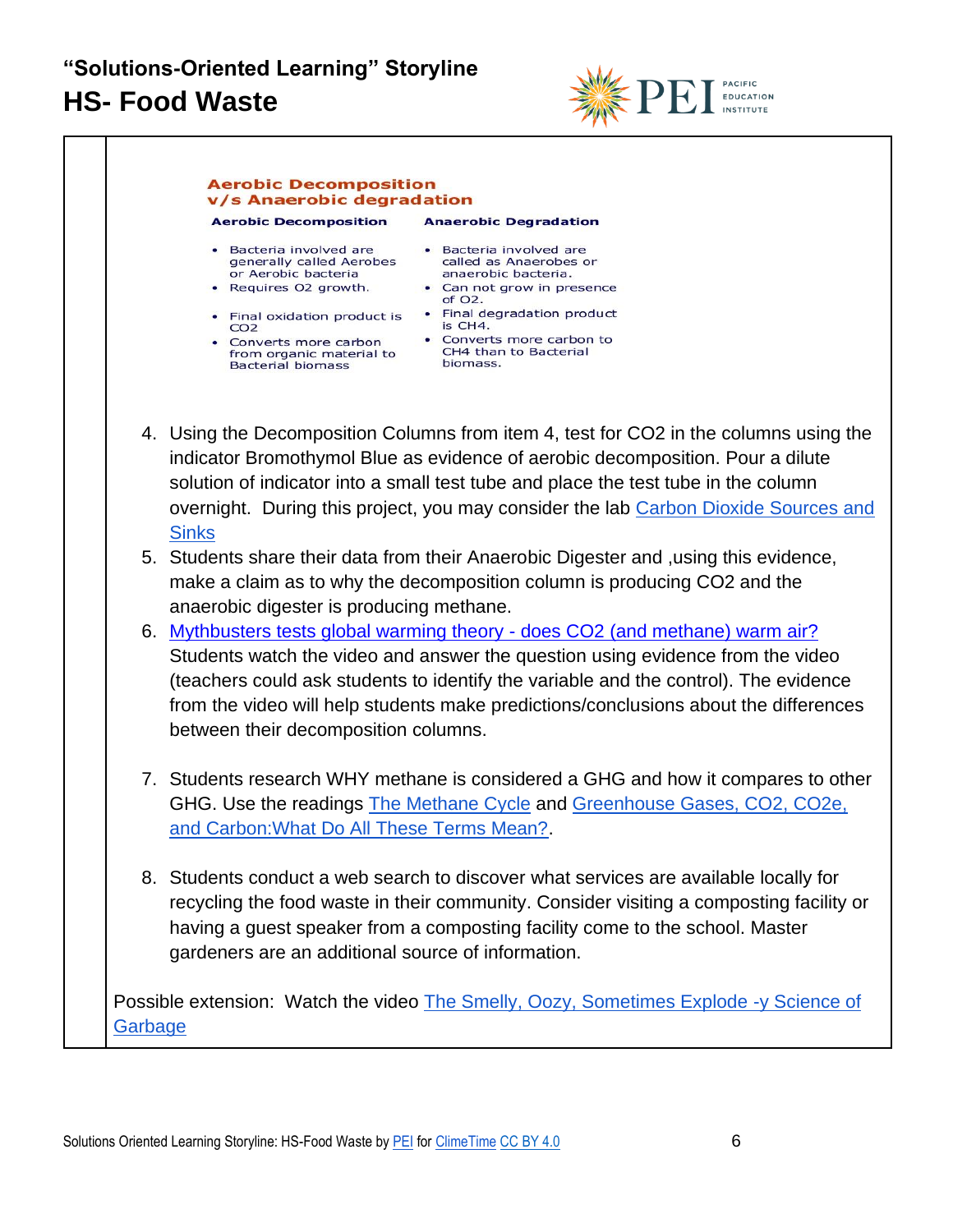

| 7. | waste? | Guiding question: What are some solutions to food                                                                                                                                                                                                                                                                                                                                                                                                                                                                                                                                                                                    | <b>Estimated time:</b><br>Four 50 minute periods |
|----|--------|--------------------------------------------------------------------------------------------------------------------------------------------------------------------------------------------------------------------------------------------------------------------------------------------------------------------------------------------------------------------------------------------------------------------------------------------------------------------------------------------------------------------------------------------------------------------------------------------------------------------------------------|--------------------------------------------------|
|    |        | 1. Students conduct a food assessment either at school, at their local grocery store, at<br>their favorite restaurant, or at their home using one of the following resources:<br>Use School Food Waste Assessment for the protocol of a school based food audit.<br>Use A Guide to Conducting and Analyzing a Food Waste Assessment - EPA for<br>audits in other facilities. This assessment describes a visual audit if a physical audit is<br>not possible (see page 13 for the visual assessment). Upon completion of the<br>assessment, students will have a better understanding of the extent of food waste in<br>their lives. |                                                  |
|    |        | 2. Use the Food Citizen's Action Project for a step by step protocol. The teacher page<br>showing examples is a good template to use for the students.                                                                                                                                                                                                                                                                                                                                                                                                                                                                               |                                                  |
|    |        | 3. Reference Washington state's legislative goal to halve food waste in this state by<br>2030. Read and discuss House Bill 1411 as an introduction to the final project.                                                                                                                                                                                                                                                                                                                                                                                                                                                             |                                                  |
|    |        | 4. Have students watch Intermarché Inglorious Fruits and Vegetables or Edible but Ugly.<br>Invite a buyer from a local grocery store, a representative from the school district food<br>services and a local farmer in to talk with the class about Edible, but Ugly   The New<br>York Times what happens to inglorious fruits and vegetables in your community.<br>Determine if there are steps that can be taken to reduce food waste and support local<br>farmers.                                                                                                                                                                |                                                  |
|    |        | 5. Project Drawdown has listed "Reduce Food Waste" as the #3 global solution to<br>lowering the CO <sub>2</sub> in our atmosphere. After reading, students list the solutions from the<br>reading. As a homework assignment, students research another solution to food<br>waste that is happening either in or outside of the U.S. Spend one class session<br>having students share the solution they researched.                                                                                                                                                                                                                   |                                                  |

| 8. | Guiding question: What can I do to reduce food waste<br>in my community?                                                                                                                                                                                                                                                                                                                                                                                                                                                                                                          | <b>Estimated time:</b><br>Three 50 minute<br>periods |
|----|-----------------------------------------------------------------------------------------------------------------------------------------------------------------------------------------------------------------------------------------------------------------------------------------------------------------------------------------------------------------------------------------------------------------------------------------------------------------------------------------------------------------------------------------------------------------------------------|------------------------------------------------------|
|    | 1. Show and discuss EPA's Food Recovery Hierarchy. Divide your class into 5 groups and<br>assign each group one of the 5 levels of food recovery. Each group will prepare a<br>presentation that describes at least 2 solutions along with the criteria for implementing that<br>solution as well as a constraint on that solution. (A constraint is a limitation or condition that<br>must be satisfied by a design. A criterion is a standard or attribute of a design that can be<br>measured). Use the worksheet Worksheet for Food Recovery Hierarchy to guide the activity. |                                                      |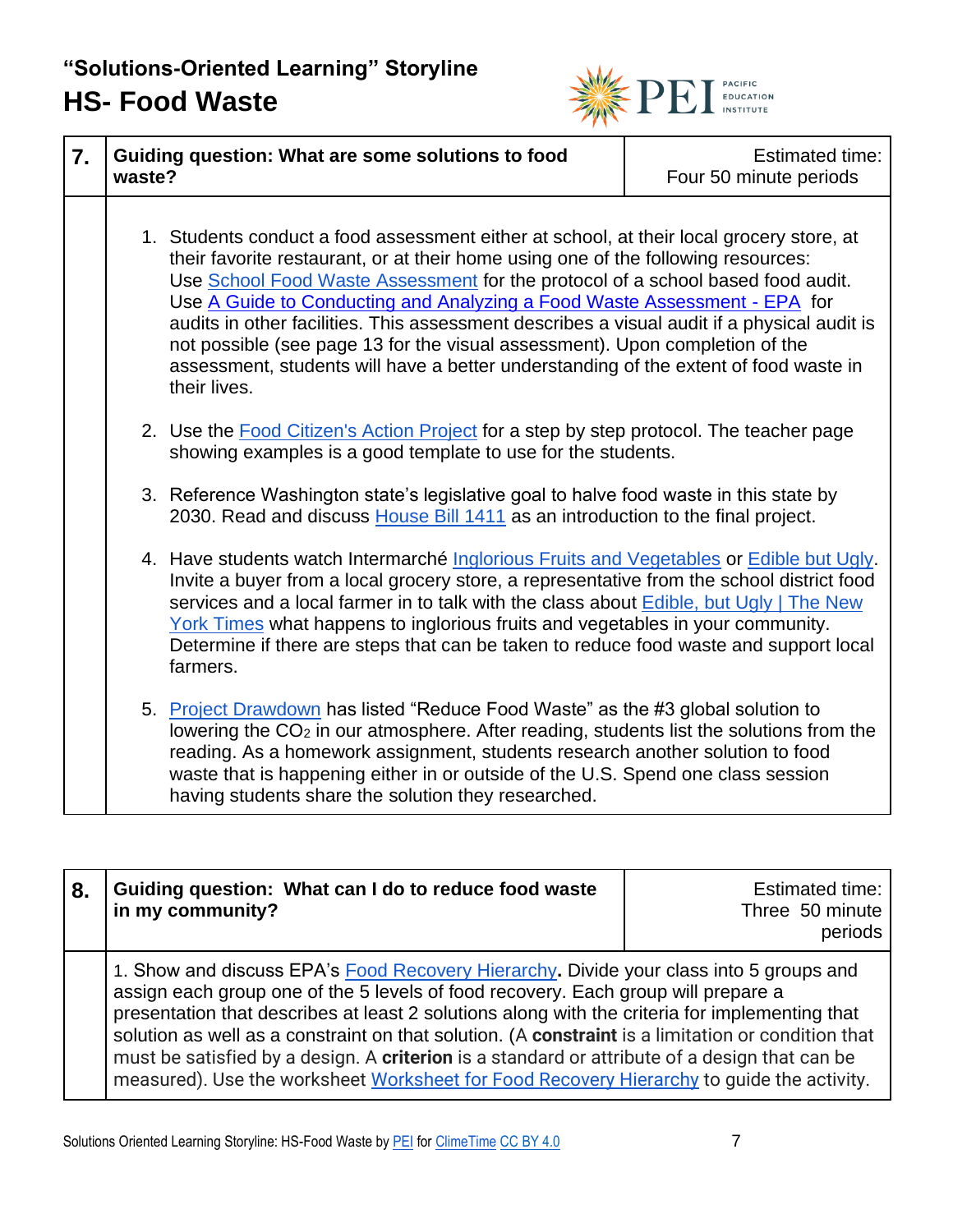

2. As a final project, students create and display informational posters "What is Being Wasted When Food is Thrown Away?".

The posters will show

- the food supply chain starting with a food crop being planted and ending with food waste in a landfill.
- how the teachings of the Honorable Harvest minimize food waste
- where carbon is stored and where carbon dioxide and methane are being released into the atmosphere as food is grown and moved from farm to table to food waste.
- highlight ONE solution that the students choose as a means of reducing food waste in their community and ultimately a solution to climate change. The student will show where in the cycle his/her solution could be implemented.

These posters could be presented to local business organizations or local government agencies.

3. Revisit the Decomposition Columns. Each student group creates a time lapse video of the column including their observations (what did they smell). Each group will write a summary describing the aerobic and anaerobic activity in the models and how each process contributes to GHG in the atmosphere. This can be used as a performance evaluation.

| 9. | Possible next steps/off-ramps/actions                                                                                                                                                                                                                                                                                                                                                                                                                                                                                                                                                                                                                                                                                                                                                                                                                                                                                                                                                                                                                                                                                                                                                   |
|----|-----------------------------------------------------------------------------------------------------------------------------------------------------------------------------------------------------------------------------------------------------------------------------------------------------------------------------------------------------------------------------------------------------------------------------------------------------------------------------------------------------------------------------------------------------------------------------------------------------------------------------------------------------------------------------------------------------------------------------------------------------------------------------------------------------------------------------------------------------------------------------------------------------------------------------------------------------------------------------------------------------------------------------------------------------------------------------------------------------------------------------------------------------------------------------------------|
|    | <b>CTE Extensions:</b>                                                                                                                                                                                                                                                                                                                                                                                                                                                                                                                                                                                                                                                                                                                                                                                                                                                                                                                                                                                                                                                                                                                                                                  |
|    | • For Family/Consumer Science teachers: Use the storyline as written through to the<br>final project. At this point, your students could research other aspects of food waste<br>such as:<br>a. The grading of fresh food - what are the criteria? Aesthetics vs. quality. Use<br>The Dating Game: How Confusing Food Date Labels Lead to Food Waste in<br>America curriculum<br>b. The laws that govern giving food away<br>c. The social habits of consumers - why do U.S. consumers tend to overbuy<br>food? Use The Progressive Increase of Food Waste in America and Its<br><b>Environmental Impact journal article. This study gives good practice at reading</b><br>graphs and looking at how a scientific study is done.<br>d. Research the question "Why is processed or 'fast' food less expensive than<br>fresh food?"<br>e. The start up companies that are trying to connect businesses with excess food<br>to agencies that serve food to needy people<br>• For Agriculture teachers: Use the storyline as written through to the final project. At<br>this point, your students could research other aspects of food waste such as:<br>f. Harvesting and storage methods |